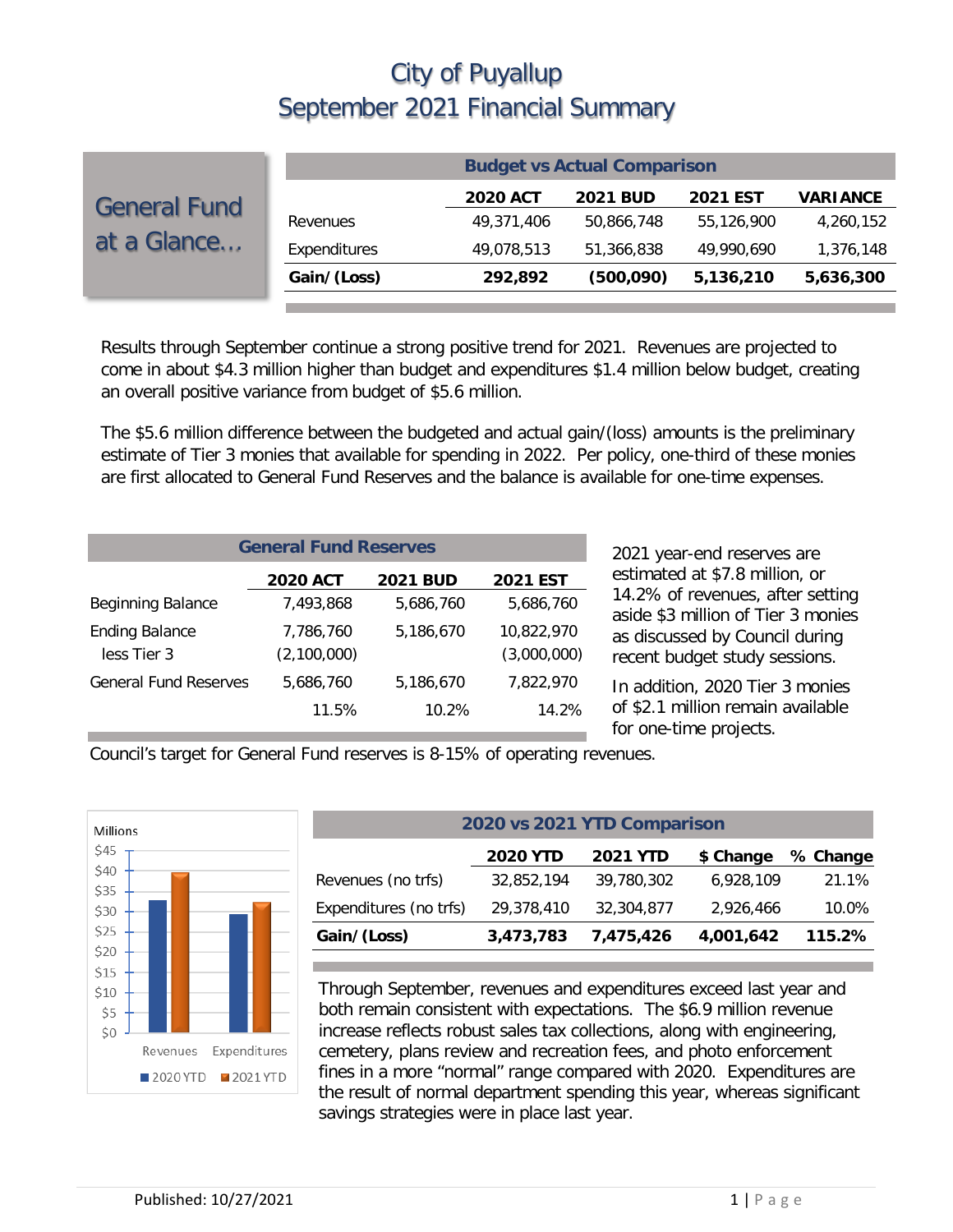| <b>General Fund Revenues by Type (excluding transfers)</b> |                 |                 |                 |                 |         |  |
|------------------------------------------------------------|-----------------|-----------------|-----------------|-----------------|---------|--|
|                                                            | <b>2021 BUD</b> | <b>2021 YTD</b> | <b>2021 EST</b> | <b>VARIANCE</b> |         |  |
| Property Tax                                               | 9,370,130       | 5,243,105       | 9,496,400       | 126,270         | 1.3%    |  |
| Sales & Use Tax                                            | 24,495,870      | 20,407,300      | 27,287,000      | 2,791,130       | 11.4%   |  |
| Other Tax                                                  | 5,207,240       | 3,396,769       | 5,252,000       | 44,760          | $0.9\%$ |  |
| Licenses & Permits                                         | 1,888,360       | 1,719,272       | 2,215,900       | 327,540         | 17.3%   |  |
| Intergovernmental                                          | 2,625,312       | 2,443,882       | 2,839,000       | 213,688         | 8.1%    |  |
| <b>Charges for Services</b>                                | 3,314,986       | 3,055,907       | 3,767,100       | 452,114         | 13.6%   |  |
| Fines & Forfeitures                                        | 3,414,410       | 2,786,278       | 3,378,800       | (35,610)        | $-1.0%$ |  |
| Miscellaneous                                              | 480,440         | 727,790         | 820,700         | 340,260         | 70.8%   |  |
| <b>Total Revenues</b>                                      | 50,796,748      | 39,780,302      | 55,056,900      | 4,260,152       | 8.4%    |  |

Revenues are budgeted conservatively per the budget stability policy, with two exceptions for sales tax and development engineering fees. Through September, overall sales tax continues a strong trend of economic recovery. Other revenues are coming in essentially as expected during a "normal" year.

**Sales Tax:** Retail Trade and Professional & Other Services sectors continue to be strong performers in terms of sales tax. Construction has significantly improved since the beginning of the year and is on track to be consistent with 2019 collections. While Accommodations/Food has been the hardest hit by the pandemic, sales tax collections over the past few months have been at pre-pandemic levels, continuing positive signs of sustained recovery.

**Licenses & Permits:** Building permits are expected to exceed budget by \$300,000.

**Charges for Services:** Plan review fees are expected to exceed budget by \$385,000.

**Miscellaneous:** Includes \$330,000 of one-time monies for the sale of property on South Hill.

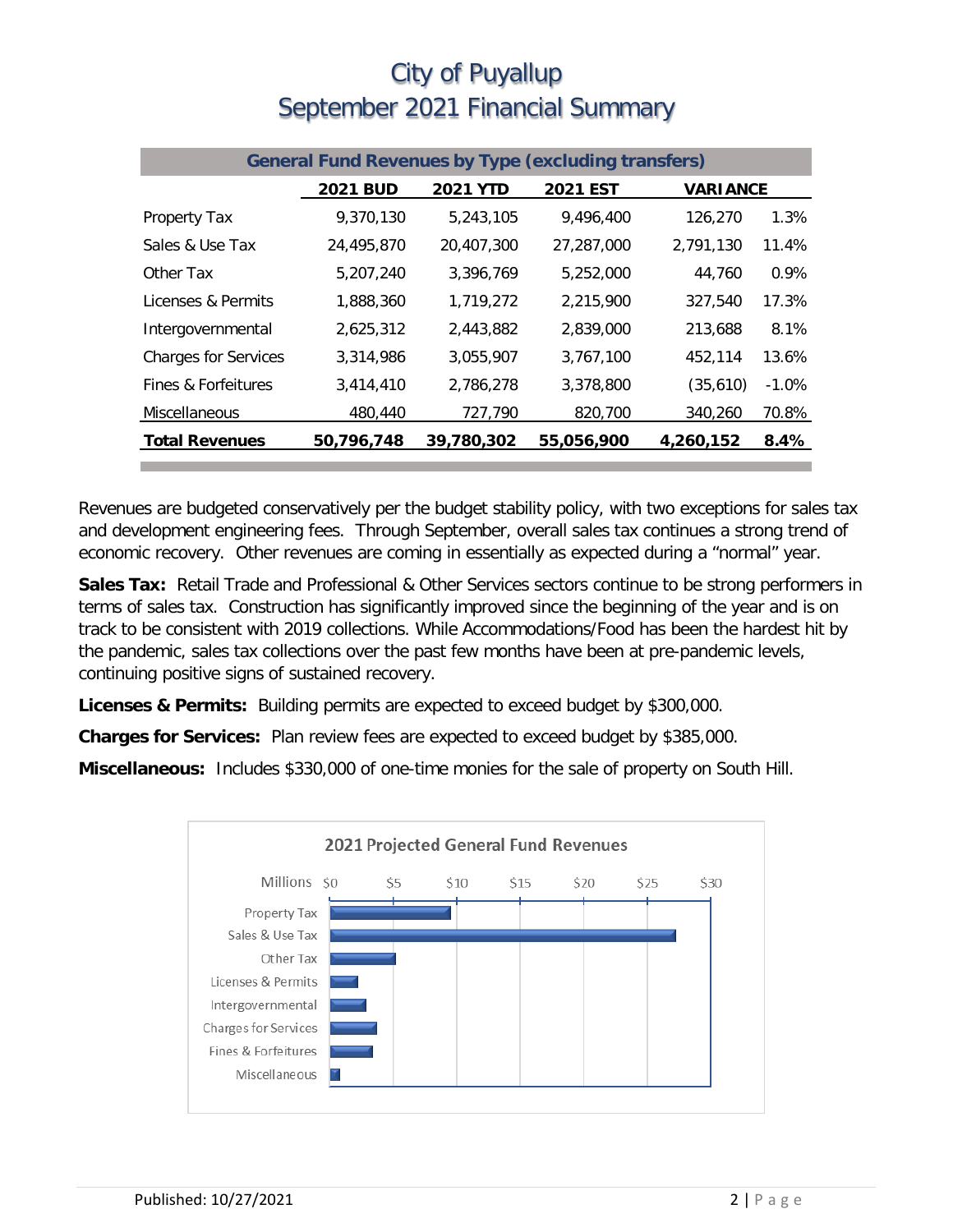| <b>General Fund Expenditures by Department (excluding transfers)</b> |                 |                 |                 |                 |         |  |
|----------------------------------------------------------------------|-----------------|-----------------|-----------------|-----------------|---------|--|
|                                                                      | <b>2021 BUD</b> | <b>2021 YTD</b> | <b>2021 EST</b> | <b>VARIANCE</b> |         |  |
| City Council                                                         | 225,120         | 140,210         | 206,040         | 19,080          | 8.5%    |  |
| City Manager                                                         | 1,251,338       | 811,160         | 1,079,910       | 171,428         | 13.7%   |  |
| City Clerk                                                           | 391,700         | 266,565         | 373,350         | 18,350          | 4.7%    |  |
| Dev & Permiting Svcs                                                 | 4,759,828       | 3,340,053       | 4,599,890       | 159,938         | 3.4%    |  |
| Finance                                                              | 758,710         | 516,874         | 739,950         | 18,760          | 2.5%    |  |
| <b>Human Resources</b>                                               | 457,930         | 290,082         | 432,210         | 25,720          | 5.6%    |  |
| Legal                                                                | 1,274,060       | 941,308         | 1,273,780       | 280             | $0.0\%$ |  |
| Library                                                              | 2,979,940       | 1,830,782       | 2,664,900       | 315,040         | 10.6%   |  |
| Municipal Court                                                      | 2,171,518       | 1,566,616       | 2,129,250       | 42,268          | 1.9%    |  |
| Non-Departmental                                                     | 909,433         | 532,888         | 859,980         | 49,453          | 5.4%    |  |
| Parks & Recreation                                                   | 6,280,789       | 4,090,717       | 5,900,360       | 380,429         | 6.1%    |  |
| Police                                                               | 22,457,212      | 16,434,486      | 22,420,300      | 36,912          | 0.2%    |  |
| <b>Public Works</b>                                                  | 2,808,400       | 1,543,136       | 2,484,500       | 323,900         | 11.5%   |  |
| <b>Total Expenditures</b>                                            | 46,725,978      | 32,304,877      | 45,164,420      | 1,561,558       | 3.3%    |  |

No major expenditure variances through September. Departments are authorized to spend up to their adopted budgets, without specific action needed to reduce spending. This could change if revenue projections become negatively impacted at any point in the year, although this seems unlikely given current trends.



General Government: City Council, City Clerk, City Manager, Finance, Human Resources, Legal, Non-Dept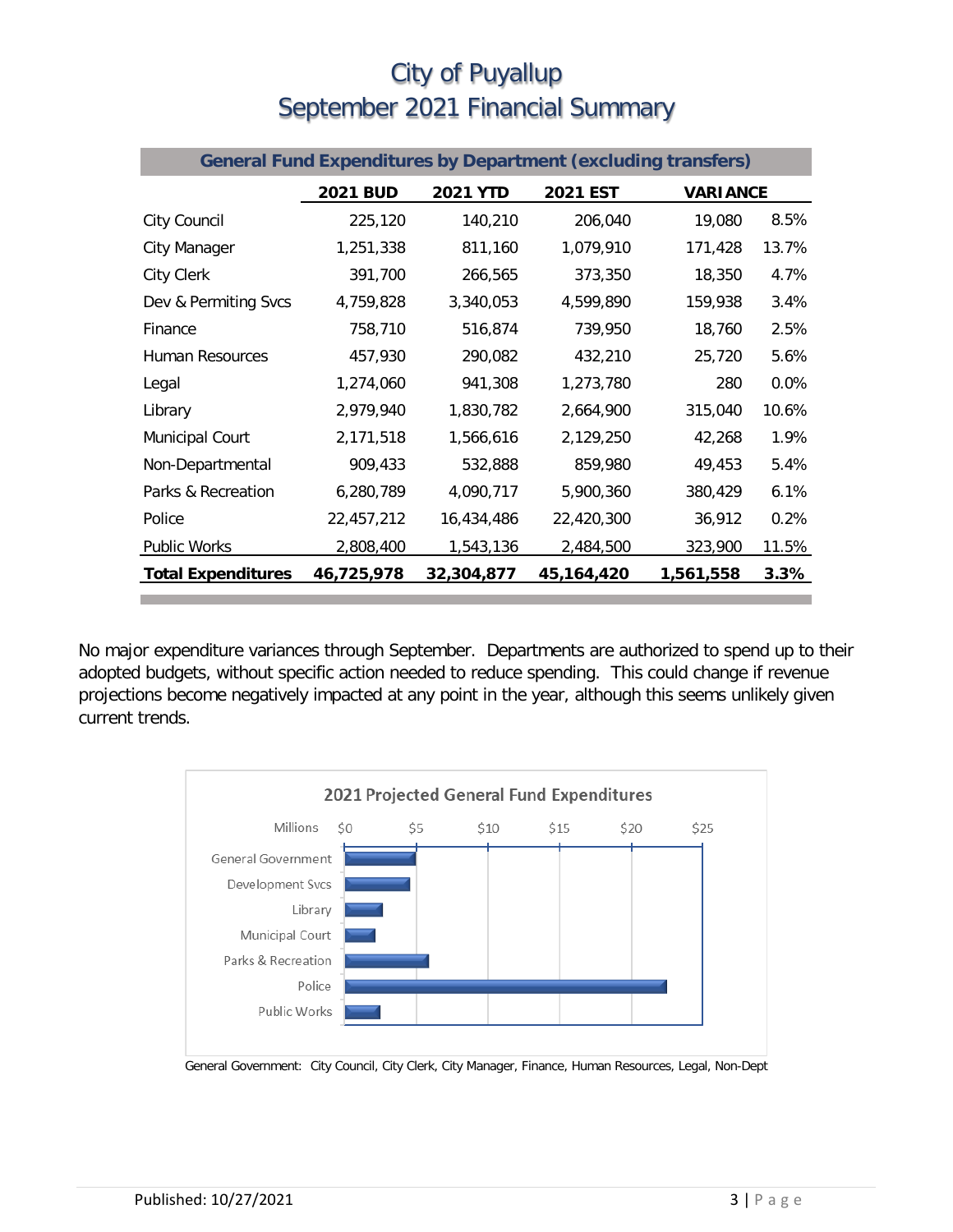Street Fund at a Glance… (excluding intrafund transfers)

The Street Fund accounts for repairs and maintenance, debt service and construction of city streets. Grants and other non-city monies are aggressively pursued to help offset costs of eligible capital projects.

|                                  | <b>Street Fund</b> |                 |                 |
|----------------------------------|--------------------|-----------------|-----------------|
|                                  | <b>2020 ACT</b>    | <b>2021 BUD</b> | <b>2021 YTD</b> |
| <b>Beginning Balance</b>         | 8,934,353          | 10,215,288      | 10,215,288      |
| <b>Fuel Tax/Multimodal Funds</b> | 385,937            | 429,490         | 297,909         |
| <b>Traffic Impact Fees</b>       | 662,116            | 1,200,000       | 1,261,064       |
| <b>Capital Project Grants</b>    | 1,932,349          | 9,735,429       | 5,635,180       |
| <b>Other Revenues</b>            | 413,163            | 652,560         | 9,346           |
| Transfers In                     | 5,831,629          | 6,953,718       | 1,196,598       |
| <b>Total Revenues</b>            | 9,225,195          | 18,971,197      | 8,400,097       |
| <b>Operating Expenses</b>        | 1,784,997          | 2,077,810       | 2,567,305       |
| Debt Service                     | 1,156,219          | 1,031,770       | 1,030,763       |
| Capital Projects                 | 5,003,043          | 24,182,436      | 6,444,852       |
| <b>Transfers Out</b>             |                    |                 |                 |
| <b>Total Expenditures</b>        | 7,944,260          | 27,292,016      | 10,042,920      |
| <b>Ending Balance</b>            | 10,215,288         | 1,894,469       | 8,572,465       |

Transfers In from GF Tier 1, Budget Stability, REET and LIFT grant.

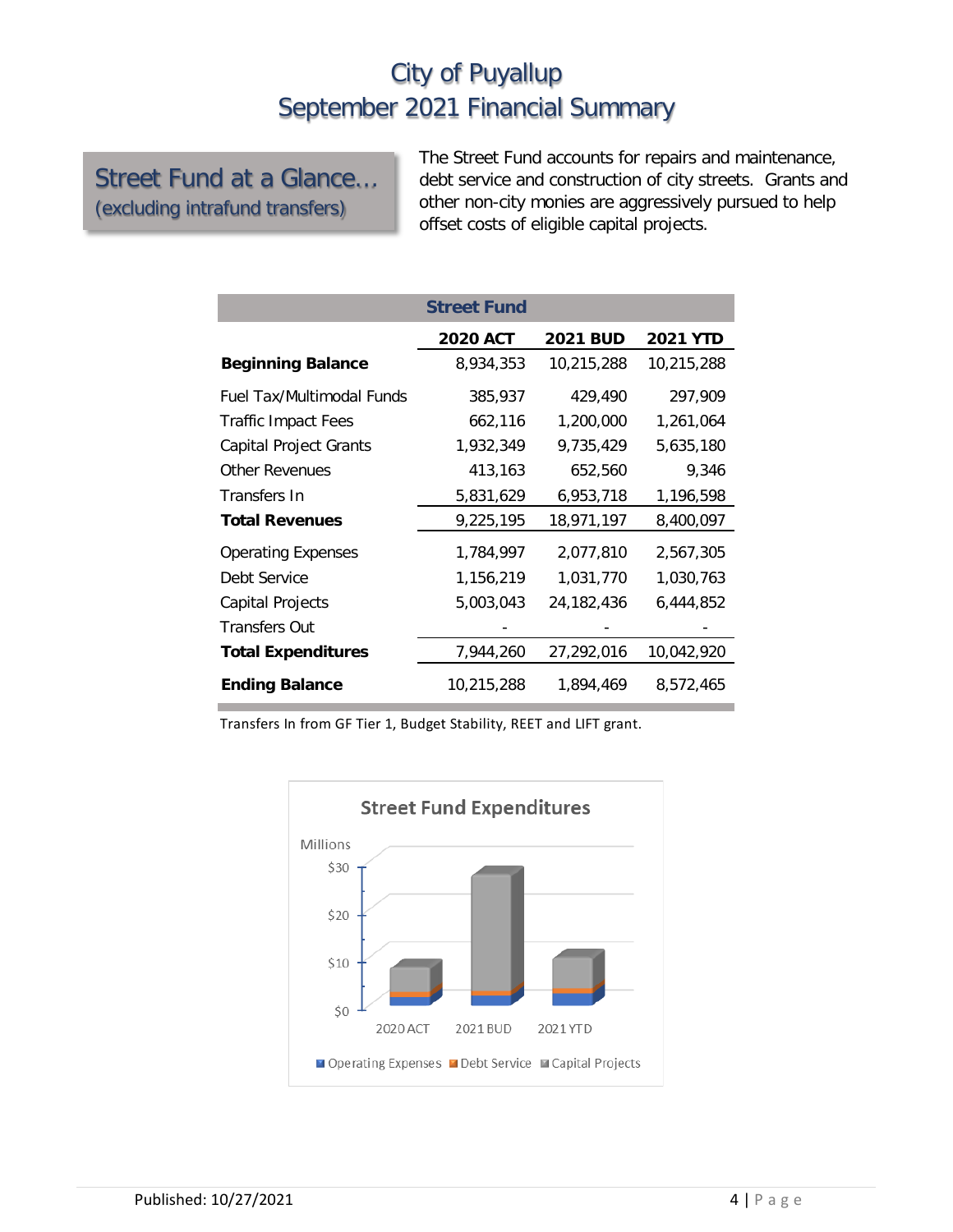Utilities at a Glance… (excluding transfers)

City utilities (sanitation, water, wastewater and stormwater) are funded with user and system development charges, which are expected to cover the operations, debt service and capital needs of the utility.

In response to the economic hardship on residents and businesses resulting from the state-wide response to COVID-19, the City has expanded the utility payment extension policy and waived late fees. Both are scheduled to be in effect until 60 days after the state of emergency is lifted. At that point, the regular payment extension and late fee policies will resume. As the months have gone by, delinquent account balances have increased substantially to nearly \$450,000 versus a pre-pandemic average of \$250,000. Pierce County has implemented a customer relief program and \$300,000 of City ARPA monies have been reserved for this purpose. We are hopeful that these programs will provide sufficient aid to those of our customers needing assistance.

| <b>Combined Utility Funds</b> |                 |                 |                 |  |  |  |  |
|-------------------------------|-----------------|-----------------|-----------------|--|--|--|--|
|                               | <b>2020 ACT</b> | <b>2021 BUD</b> | <b>2021 YTD</b> |  |  |  |  |
| <b>Beginning Balance</b>      | 25,225,934      | 27,835,990      | 27,835,990      |  |  |  |  |
| User Fees                     | 23,709,811      | 24,478,020      | 19,459,451      |  |  |  |  |
| <b>System Dev Charges</b>     | 1,945,322       | 1.980.860       | 2.989.629       |  |  |  |  |
| <b>Other Revenues</b>         | 338,556         | 294,200         | 160,229         |  |  |  |  |
| Grants                        | 1,257,782       | 6,402,477       | 724,811         |  |  |  |  |
| <b>Total Revenues</b>         | 27,251,471      | 33, 155, 557    | 23,334,120      |  |  |  |  |
| <b>Operating Expenses</b>     | 16,724,182      | 18,760,230      | 14,004,426      |  |  |  |  |
| Debt Service                  | 1,039,799       | 347,200         | 55,914          |  |  |  |  |
| Capital Projects              | 6,877,434       | 36,980,737      | 4,318,893       |  |  |  |  |
| <b>Total Expenditures</b>     | 24,641,415      | 56,088,167      | 18,379,233      |  |  |  |  |
| <b>Ending Balance</b>         | 27.835.990      | 4.903.380       | 32,790,877      |  |  |  |  |

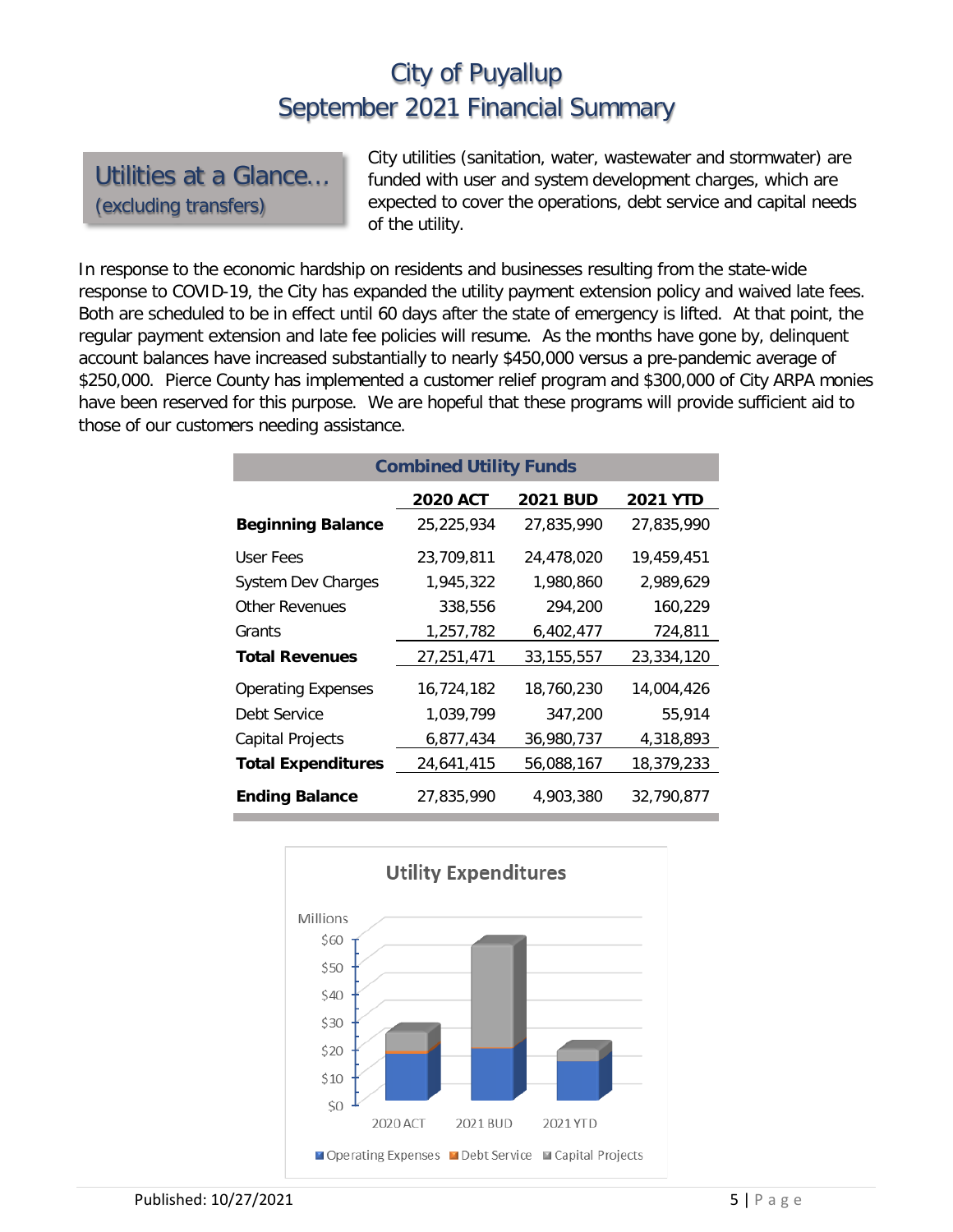| <b>City-Wide Cash and Investments</b> |              |            |            |            |            |                 |  |
|---------------------------------------|--------------|------------|------------|------------|------------|-----------------|--|
|                                       | 2016 YE      | 2017 YE    | 2018 YE    | 2019 YE    | 2020 YE    | <b>2021 SEP</b> |  |
| <b>General Fund</b>                   | 1,714,189    | 5,613,564  | 7,188,466  | 7,504,974  | 7,786,760  | 11,582,030      |  |
| General Fund - Other                  | 3,504,895    | 2,648,335  | 2,806,831  | 2,798,442  | 4,486,592  | 4,633,091       |  |
| Special Revenue                       | 7,245,450    | 9,455,865  | 4,562,016  | 5,261,402  | 5,119,889  | 14,901,108      |  |
| Debt Service                          | 282,095      | 288,292    | 305,283    | 517,046    | 505,658    | 3,017,961       |  |
| <b>Street Capital Projects</b>        | 3,486,440    | 5,273,289  | 5,476,894  | 8,915,411  | 10,215,288 | 8,595,006       |  |
| Parks Capital Projects                | 1,150,658    | 1,896,328  | 4,879,439  | 2,904,086  | 2,948,859  | 3,878,550       |  |
| <b>Facility Capital Projects</b>      | 119,948      | 121,076    | 558,137    | 1,984,322  | 1,961,283  | 1,897,328       |  |
| Enterprise - Utilities                | 23,046,430   | 25,887,173 | 23,569,469 | 25,214,816 | 27,833,412 | 32,636,954      |  |
| Enterprise - Pavilion                 | 101,306      | 87,234     | 97,165     | 95,158     | 90,373     | 102,966         |  |
| Internal Service                      | 7,545,047    | 7,662,713  | 8,350,700  | 8,885,049  | 8,008,817  | 8,204,063       |  |
| Total                                 | 48, 196, 459 | 58,933,870 | 57,794,399 | 64,080,707 | 68,956,931 | 89,449,057      |  |

**General Fund:** Comparing 2016 and 2020 ending cash, the balance has grown by \$6.2 million. This is intentional growth to ensure adequate reserves for cash flow purposes and in case of an economic downturn.

**All Other Funds:** As of 2020 year-end, the cash balances for all other funds combined have grown by \$15.5 million since 2016, largely due to a significant increase in funding available for capital projects.

Special Revenues include \$5.9 million in ARPA monies received in July, which is half of the City's total allocation. The remaining half is expected in July/August 2022.